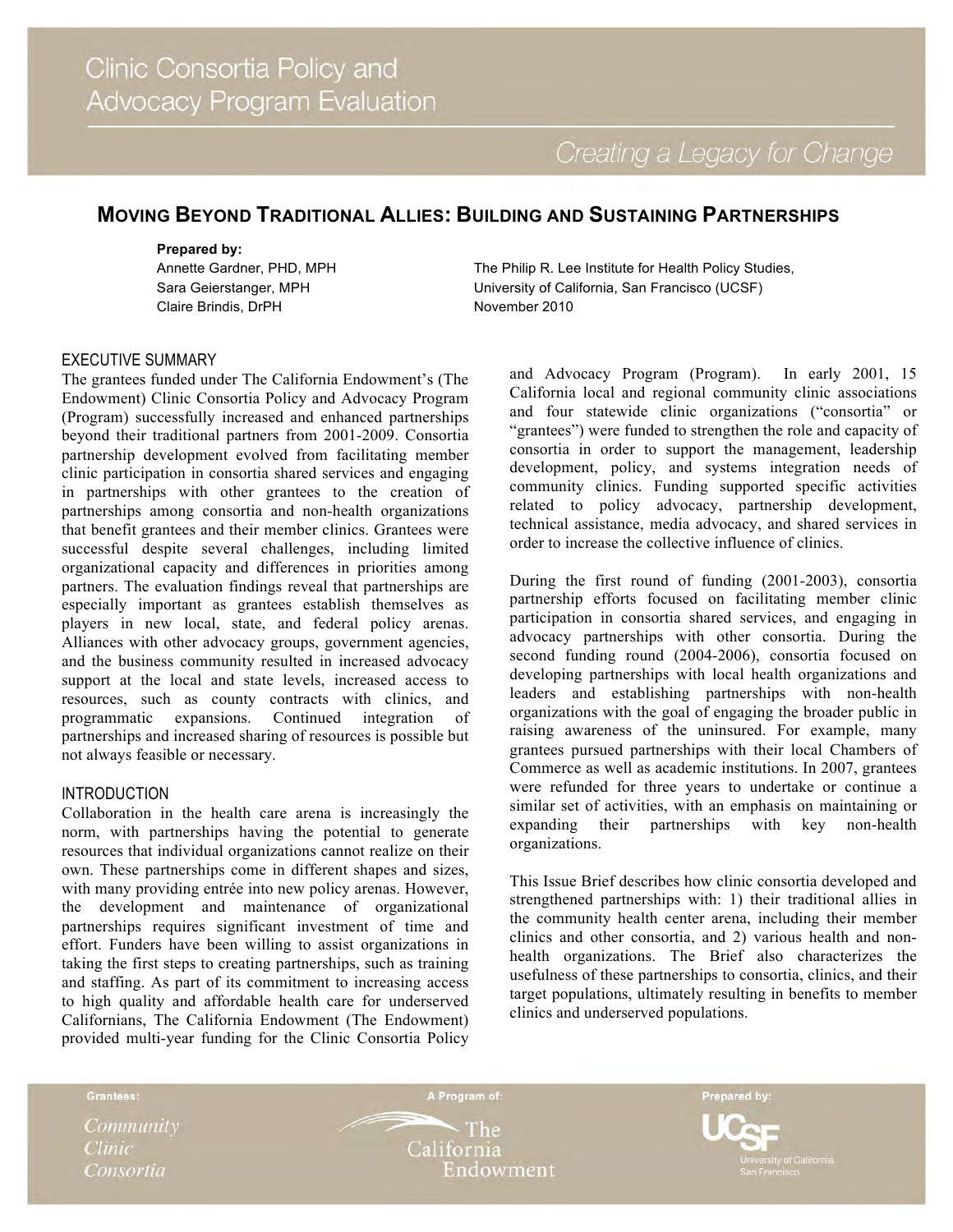# **METHODOLOGY**

UCSF engaged in multiple evaluation activities to assess grantee capacity to develop and leverage its partnerships with clinics, consortia, and health and non-health organizations:

- From 2003 to 2009, UCSF interviewed grantees about the status of their partnerships as part of an annual grantee interview;
- From 2004 to 2006, UCSF administered an annual grantee worksheet to document change in number, type, and perceived effectiveness of partnerships with non-health organizations;
- In 2007, UCSF interviewed grantees and representatives from 35 health and non-health organizations with which grantees had partnered during 2004-06. UCSF focused on partner awareness of clinic policy issues and perceived effectiveness of joint partnership activities;
- From 2007-2009, UCSF administered a 10 point scale to assess changes in organizational integration of three nonhealth partnerships per grantee; and
- From 2007-2009, UCSF asked grantees to indicate with which organizations they had partnered on three specific policy issues.

Lastly, UCSF compared the role of partnerships among 16 grantee case studies that focused on policy and program initiatives funded under the grant.

## FINDINGS

The evaluation findings indicate the Program has been successful at increasing and strengthening partnerships between member clinics and consortia, as well as with health and non-health organizations. Grantees expanded their purview and influenced the agendas of other organizations while strengthening existing partnerships. Partnership expansions likely were the result of increased grantee capacity, as the key factors necessary for launching partnerships include staffing, high member clinic interest, and funding opportunities. Creating and maintaining partnerships can be challenging, with no guarantee of long-term sustainability. The following is a description of the evaluation findings:

#### STRENGTHENED RELATIONSHIPS WITH TRADITIONAL ALLIES

A key objective of the Program was the establishment of effective *partnerships among clinics and between clinics and consortia*. All grantees engaged in diverse partnership activities to this end, including facilitating member clinic activities, convening peer groups, administering collaborative projects, providing centralized services, and sharing technical assistance materials. For example, consortia played a major role in funding and implementing disease collaboratives and quality improvement initiatives, which have strengthened clinic operations. Key barriers included member clinic factors such as size and diversity of membership, geography and large distances between clinics, and capacity issues such as limited staffing and time to support these activities. Factors that contributed to successful partnerships include clear roles, trusted staff, relationships that are collaborative in nature, and missions that support partnership activities.

*Member Clinic Perspective:* California Family Health Council (CFHC) provides organizational strength and one voice for California clinics. As the only Title X agency north of Butte County, we depend on the advocacy work of CFHC. We can't afford to do the kind of advocacy work needed to maintain our funding. No other organization can represent the potpourri of providers representing family planning, women's health, and a range of geographic areas. That we can be represented by such an umbrella organization representing all the Title X clinics is incredibly important. -- *Women's Health Specialists of Northern California*

Grantees reported many benefits from *partnerships with other clinic consortia during Round 1 (2001-03)*, including grantee capacity development (such as trainings and sharing of best practices), strengthening of political allies, and coordination of grantee policy and advocacy activities. Key successes include improved collaboration among clinic consortia on policy strategies, such as the successful deletion of the FQHC reimbursement reduction from the 2004-05 State Budget, saving clinics \$76 million.

Grantees were very successful at developing *partnerships with local health organizations and leaders* during Round 2 (2004-06). Partnerships with local government agencies tended to be ongoing and provided multiple opportunities for planning and negotiating the allocation of funds as well as providing clinic input on health system redesign. Reported grantee successes include new or maintained funding and improved access to care. For example, one grantee's partnerships efforts with the Alameda County Medical Center and the county health agency contributed to the allocation of \$5 million per year of Measure A funds to clinics. Another grantee's participation on a One-e-App committee resulted in an eligibility and enrollment system that will be less burdensome for member clinics.

*Partner Perspective*: It makes sense to support the "natural alliance" between public entities, private non-profit clinics, and private for-profit inner city practices, and create a cohesive network of care for low-income families and the uninsured. These entities are mission-oriented and would end up being the providers of last resort anyway, so why not help them coordinate their efforts in order to optimize the use of limited dollars? CCALAC has also parlayed its significant role with CPCA (California Primary Care Association) to coordinate a statewide safety net strategy. This is reflected in federal policy changes and statewide policy changes that are favorable to the PPP community and supportive of LAC DHS efforts through the Waiver, health care reform, etc. - *Private Practice Physician*

Although grantees undertook many types of partnership activities, not surprisingly, advocacy was the key focus of these partnerships. Specific activities included joint advocacy, serving on committees or participating in planning efforts, providing presentations and technical assistance, and sharing resources. Consortia formed partnerships between consortia and decision-makers through their research and education on clinic policy issues, such as allocation of Tobacco Settlement funds, resulting in increased funding to clinics. Some partnerships are episodic and focus on a particular policy issue while others are ongoing and focus on a joint project or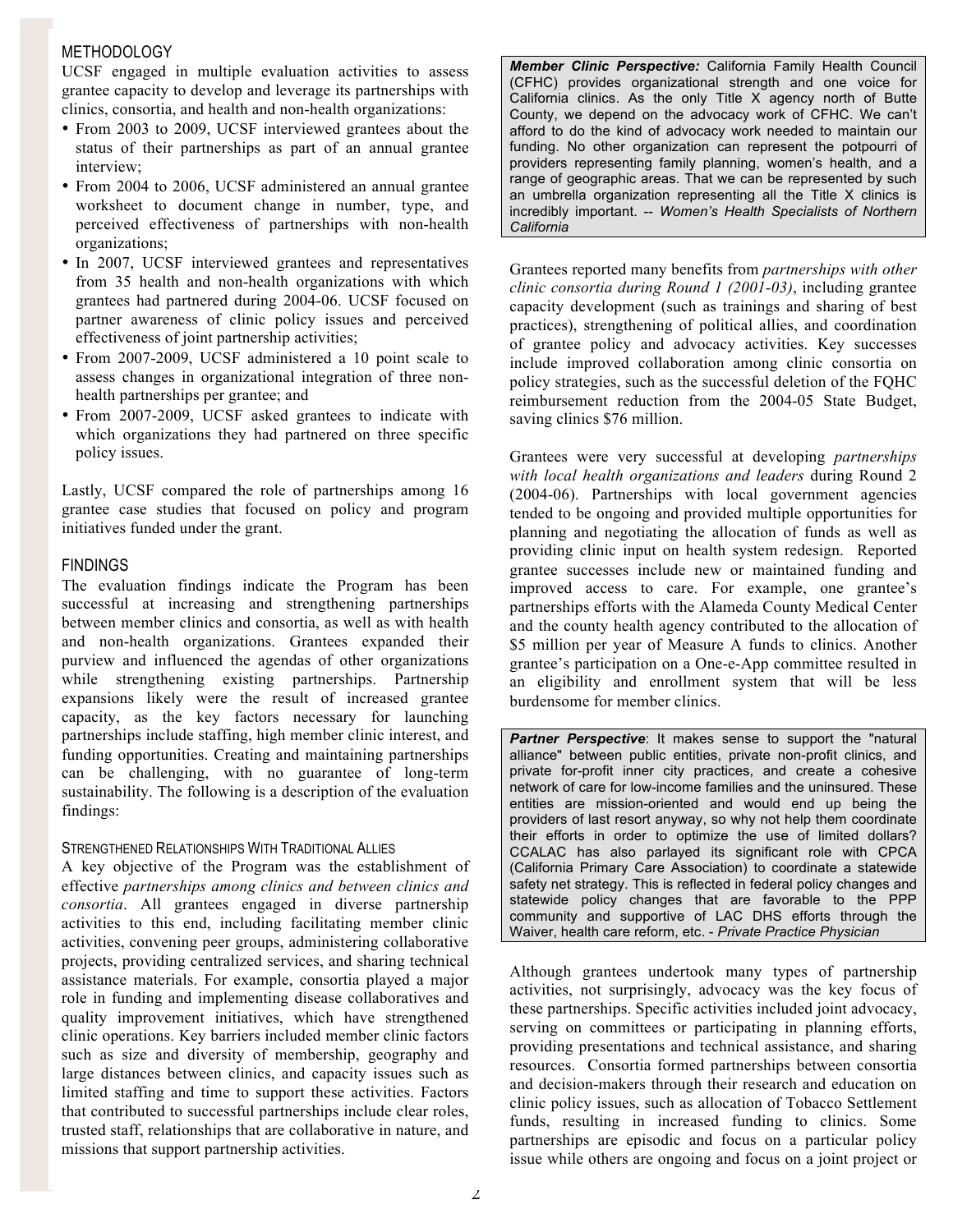program. For example, some grantees are partnering with their local First 5 agency funded under Proposition 10 to plan and implement long-term programs, such as health insurance coverage and service expansions for children.

#### EXPANDING PARTNERSHIPS WITH NON-HEALTH ORGANIZATIONS

Under the second funding cycle (2004-06), grantees prioritized *partnerships with non-health organizations*, including advocacy groups, academic institutions, non-health government agencies, business organizations, religious groups, media organizations, and labor groups. Many grantees (10) reported having "limited experience" in partnering with non-health organizations prior to Round 2. Some grantees (5) had "considerable experience", such as a long history of coalition building. The rest (3 grantees) reported having had "some experience."

**Figure 1** highlights the number of partnerships established with various non-health stakeholders. Grantees engaged in grant-funded partnership activities with **117** non-health organizations since 2004. The number of partner organizations per grantee ranged from 2 to 11. The data suggests that partnerships require some advance time to launch and have the potential to "snowball" over time. The decline in partnership formation could speak to the lack of remaining organizations with which to partner or limited arenas that facilitate partnering. For example, workforce development, such as educating and training activities, is an area that lends itself to partnerships beyond the traditional allies.



Overall, grantees rated their partnership with non-health organizations  $3.21$  (where  $4 =$  "very useful"). The most beneficial non-health partnerships tend to be with public institutions, such as social service agencies. Grantees were able to secure funding and increase clinic staffing as a result of these partnerships, such as support for a Certified Application Assistant trainer. Other types of partnerships show great promise, particularly with academic institutions where consortia can provide educational resources. Clinics also directly benefit from these partnerships, such as increased referrals to clinics, new funding, policy "wins", and strengthened ties between clinics and other organizations in the community.

The results of the interviews with 35 non-health partner organization with which grantees had partnered during Round 2 (2004-06) suggest high non-health partner familiarity with clinic policy issues, such as access to care for the uninsured, as well as the clinic consortia.

- Both grantees and partner organizations report a high regard for one another, with partner organizations rating their relationships with grantees as "highly beneficial (**3.5**, where  $4 =$  "very beneficial").
- There is good alignment among the missions of individual partner organizations and grantees, and moderate partner familiarity of clinic policy issues (**3.0**); and
- Many partners (57 percent) reported being involved in joint projects on an ongoing basis, particularly joint advocacy activities such as targeting a policy or issue (69 percent). Many partners (46 percent) reported being involved with joint health programs.

At the onset of Round 3 (2007-09), grantees reported that they had initiated or maintained partnerships with 36 nonhealth organizations in their efforts to increase public awareness of clinic policy issues (such as the uninsured), as well as collaborate on advocacy initiatives of mutual interest. Different goals and varying levels of collaboration characterize these partnerships. The level of integration of these partnerships with non-health organizations was similarly rated over the three years or "somewhat integrated"  $(4.31 \text{ in } 2007, 4.03 \text{ in } 2008, \text{ and } 4.12 \text{ in } 2009)$ . (Note:  $1 =$ informal communications,  $5 =$  collaboration on projects and policy issues, and  $10 =$  tightly integrated, such as pooled funding and/or shared funding of positions). There were some differences in integration over time by partner organization type:

- Public agencies were rated more highly integrated during the three years and experienced an increase in integration over time, from 6.2 in 2007 to 7.7 in 2009;
- Coalitions were the next most integrated partnerships, declining in integration somewhat from 6.6 to 5.3;
- Chambers of Commerce partnerships increased in integration, from 2.9 to 4.1;
- Advocacy organization partnerships were a little less stable and declined from 3.6 to 2.2 in integration; and
- Partnerships with unions declined from 3.7 to 2.33 in integration.

Upon closer examination of individual partnerships, most of these partnerships (21 or 58 percent) were relatively stable during the three years and experienced limited change in integration. Eight partnerships (22 percent) increased in integration since 2007. Factors that contributed to increased integration included the desire to expand allies during the state budget crisis, expansions into new arenas, such as social justice issues, and partnering to secure additional resources. Seven partnerships (19 percent) with advocacy organizations, coalitions, and unions went down in integration. Grantees cited factors that undermine or forestall integration, such as a divergence in organizational and/or advocacy goals, staff turnover or organizational change, and a change in financial duties, such as fiscal agent.